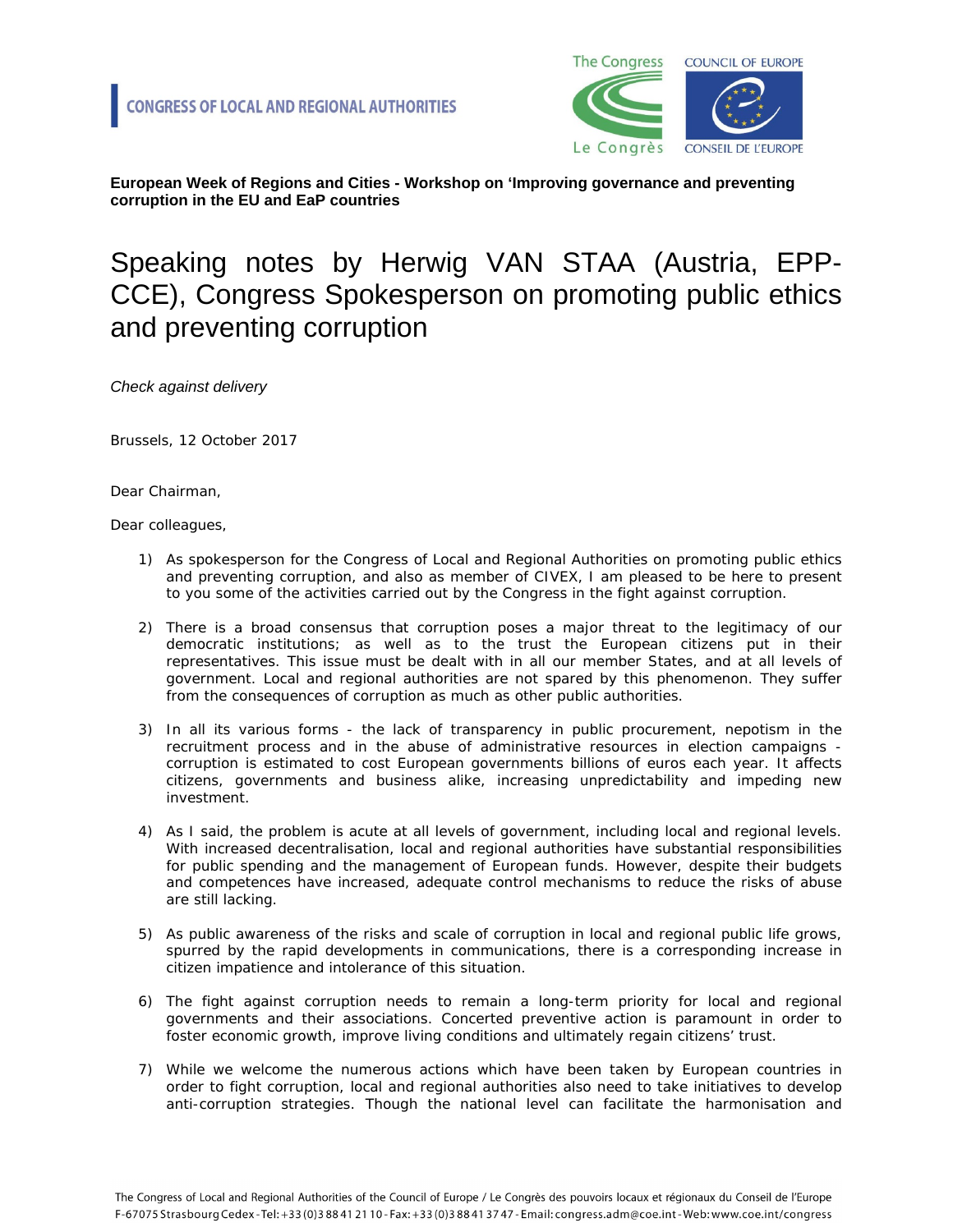enforcement of anticorruption policies, the involvement of local and regional authorities is essential to ensure that their particular situations and needs can be properly addressed.

- 8) Although there is no clear connection between corruption and decentralisation, corruption is sometimes used to justify increased oversight or recentralisation by centralised authorities. So local authorities need to be seen to be fighting corruption, to prevent national authorities from using this excuse to reduce local autonomy.
- 9) The Congress has responded to this need by adopting in October 2016 a "Roadmap of activities for preventing corruption and promoting public ethics at local and regional levels". This is a comprehensive and long-term approach to corruption prevention that sends a clear signal of our intention to make this a priority activity for 2017 and the years to come. This roadmap has several objectives.
- 10) First, we need to work on our own awareness and understanding of corruption at the local and regional level. The specific role of the Congress, as a forum for dialogue and cooperation, can contribute to a better understanding of the risks of corruption at the local level.
- 11) In that respect, the Congress is preparing six thematic reports, covering the most relevant issues local and regional authorities are currently facing, namely: the abuse of administrative resources in election campaigns, corruption in public procurement, conflicts of interests at local and regional levels; the protection of whistle-blowers, nepotism in the recruitment of staff; and transparency and open government.
- 12) The first of these reports on the abuse of administrative resources in election campaigns has already been adopted by the Congress, and the report on public procurement will be adopted at our plenary session next week, in the framework of a large debate on "Young people and open government in the fight against corruption".
- 13) You might be surprised that we are having a special debate on the role of young people in the fight against corruption, but we are indeed convinced that they have a special role to play – they are often the first to sound the alert and to mobilise civil society in fighting for cleaner government – and our experience is that more open and cleaner government can only come about with an increased involvement of civil society.
- 14) We are also preparing a thematic report on the protection of whistle-blowers. I would like to make a digression here. The protection of whistle-blowers is important, but it should only be granted for disclosures made with a reasonable belief that the information is true, detailed and relevant for the case at the time of disclosure. We should be aware of the serious impact of unfounded and unjustified attacks on the reputation of politicians and their further political life, especially when these attacks take place in public. Like any other case of slander, such impeachments should be considered as criminal offences and punished when they turn out to be unfounded.
- 15) The second objective of our roadmap is to revise the European Code of Conduct for the political integrity of local and regional elected representatives. This Code is an essential tool for our cooperation activities, our workshops and seminars, and has proved its worth as a European standard. Yet it is a child of its time, written almost 20 years ago, and it is widely recognised that we need a new code to embrace the new challenges that have arisen when it comes to ethics, transparency and the prevention of corruption.
- 16) We have set up an advisory group to undertake this revision. It has identified three main areas of revision. Firstly the Code should extend to all people working in the provision of public services, and not just apply to elected representatives. Secondly, it should take into account the impact of digital technology and new forms of communication and address the issue of the privacy of data.
- 17) Finally, the attitudes and expectations of citizens about good public behaviour are changing. We are currently witnessing a growing mistrust toward public institutions and their representatives. In this regard, mechanisms and institutions for effective implementation and compliance with standards of conduct are essential. Independent auditors and audit courts play a major role in the fight against corruption at the national, regional and local levels.